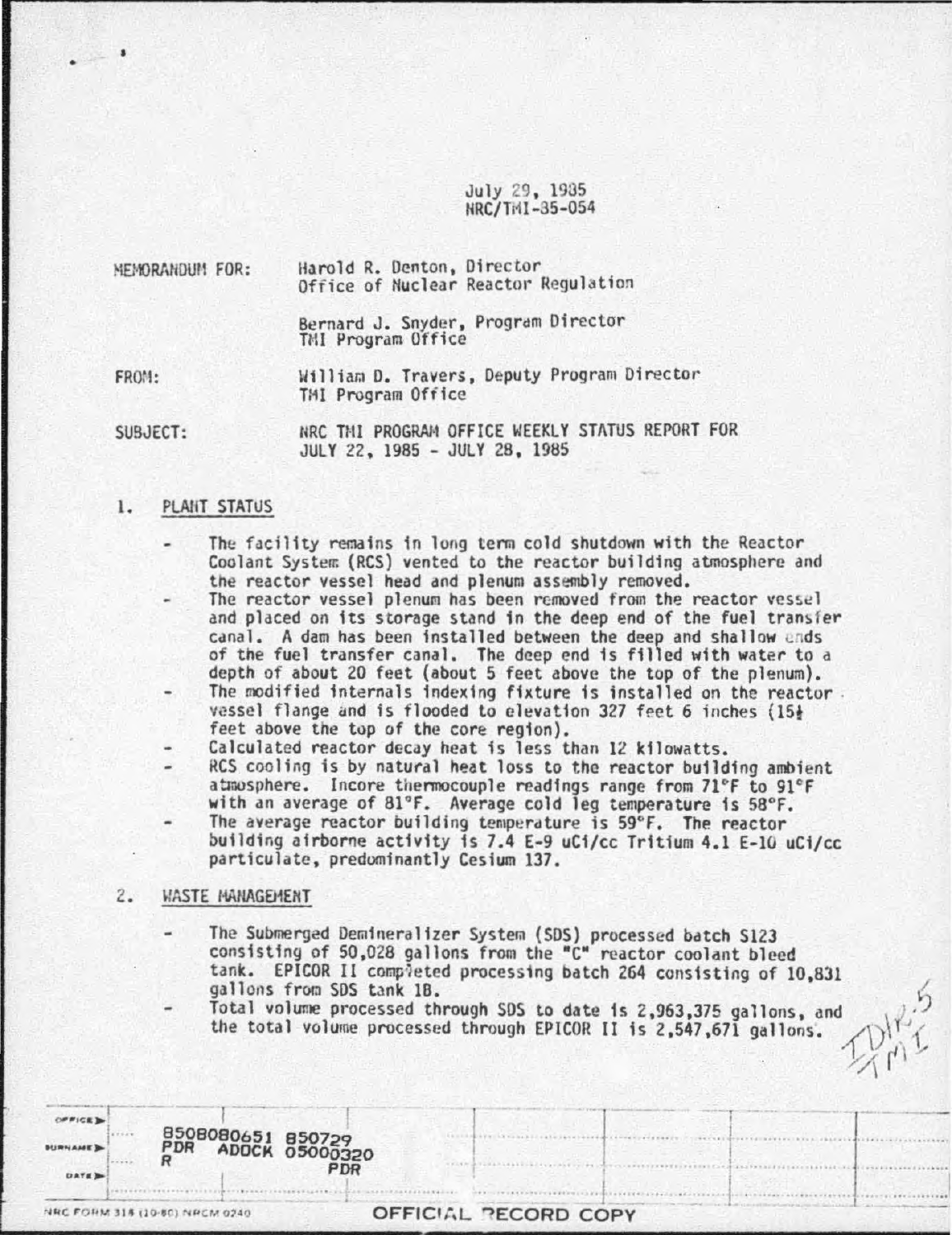勤

## $3 -$ DOSE REDUCTION/DECONTAVIINATION ACTIVITIES

- Decontamination activities are continuing on the 281' level of the Auxiliary Building.
- Average general area radiation dose rate is 36 mrem per hour on the 347' level of the reactor building and is 160 mram per hour on the 305' level of the reactor building.

## $4.$ ENVIRONMENTAL MONITORING

- EPA sample analysis results show TMI site liquid effluents to be in accordance with regulatory limits, NRC requirements, and the City of Lancaster Agreement.
- THI water samples taken by the US Environmental Protection Agency at the plant discharge to the river consisted of seven daily composite samples taken from July 6, to July 13, 1985. Gamma scans detected no reactor related radioactivity for the July 6 through 12 samples. The July 13 gamma scan result was 3 E-9 uCi/cc.
- The Lancaster water samples taken at the water works intake and analyzed by the US Environmental Protection Agency consisted of seven day composite samples taken from July 14 to July 28, 1985. A gamma scan detected no reactor related radioactivity.
- The NRC outdoor airborne particulate sampler at the TMI Site collected a sample between July 18, and July 25, 1985. No reactor related radioactivity was detected. Analysis showed I-131 and Cs-137 concentrations to be less than the lower limits of detectability.

# 5. REACTOR BUILDING ACTIVITIES

Additional characterization of the reactor vessel lower head was performed during the week of July 21, 1985. Inspection of an area in the last quandrant to be characterized (North side of vessel) indicated that the rubble bed is somewhat more shallow in this area than at points inspected in the other three quadrants. Because of the shallowness, samples were not obtained at this location. A water jet directed at the debris cratered the debris bed. This activity as well as probing of the bed indicates that this portion of the bed may consist of non-aglomerated rubble. Also, radiation level measurements of debris bed samples taken from a location at the X axis (West side of vessel) indicate that the material sample contains a much smaller concentration of radioactive material than expected.

Substantial progress on assembling the rotating defueling platform in the reactor building was made during the week.

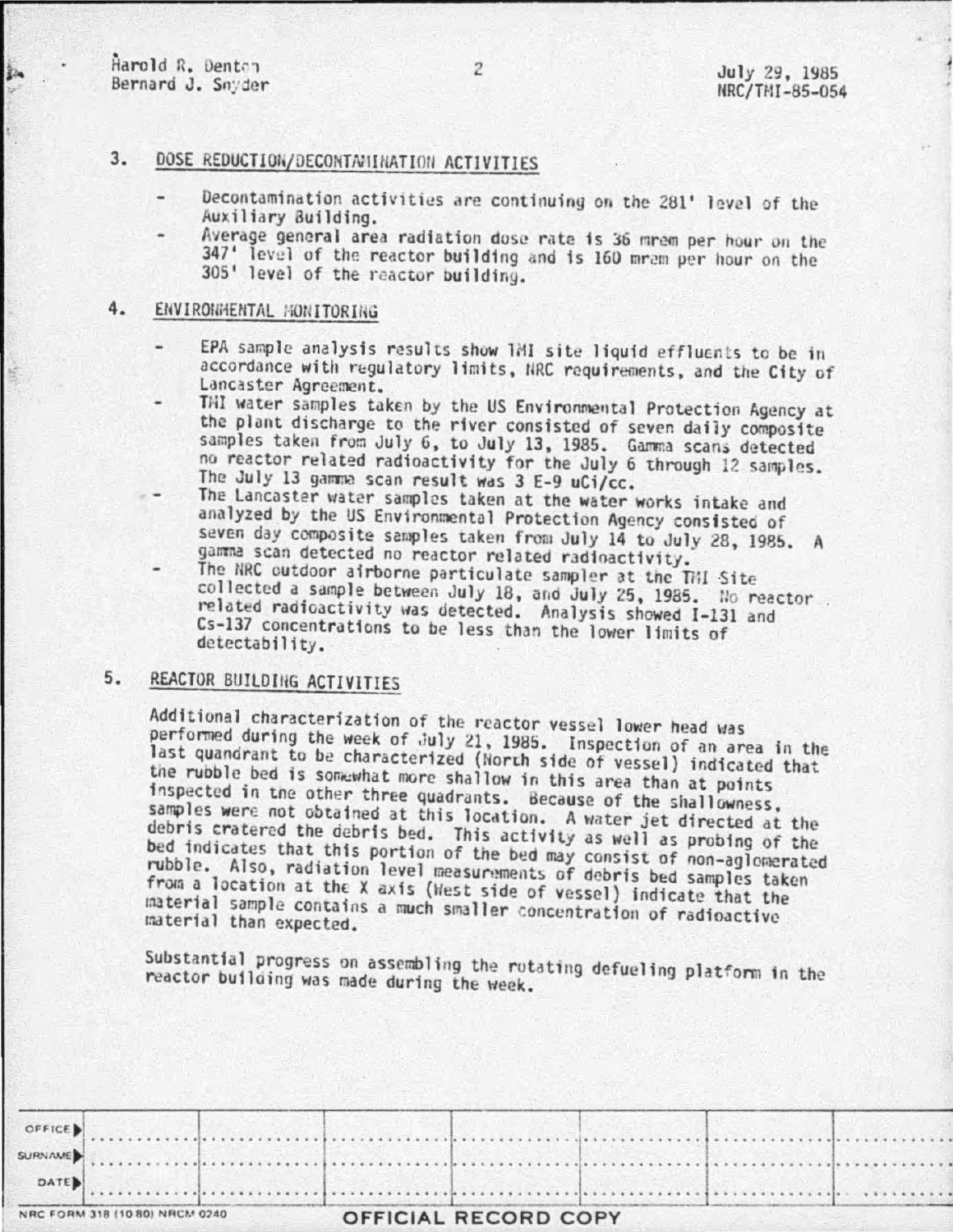Harold R. Denton Bernard J. Snyder

#### $6.$ AUXILIARY AND FUEL HANDLING BUILDING ACTIVITIES

- Installation of the DWCS continued. Partial DWCS turnover for processing RCS during early defueling is scheduled to be completed in late August.
- The first fuel canister rack is on site with further deliveries scheduled through August.

## 7. NRC EVALUATIONS IN PROGRESS

- Defueling Water Cleanup System Technical Evaluation (including Revision 6)
- Technical Specification Change Requests numbers 46, 48, 49, and 50
- Recovery Operations Plan Change numbers 27, 29, 31, and 32
- Fuel Canister Technical Evaluation
- Fuel Handling Senior Reactor Operator Training Program
- Defueling Safety Evaluation
- Application for seismic exemption
- The NRC Vendor Programs Branch performed an inspection at the Nuclear Energy Services (NES) facility in Greensboro, North Carolina, where the fuel storage canisters, fuel storage racks, and fuel canister transfer shields are being fabricated. The inspection examined construction activities and included a review of the implementation of the quality assurance program at NES. The inspection findings are undergoing NRC management review and the final inspection report will be issued next week.

# PROJECTED SCHEDULE OF FUTURE EVENTS 8.

Start of Defueling: October 1985

## 9. PUBLIC NEETING

The next meeting of the Advisory Panel for the Decontamination of Three Mile Island Unit 2 is scheduled for September 1985 at a location in Annapolis, Maryland, the specific date and location will be identified later.

Gems William D. Travers Deputy Program Director TMI Program Office

|                                |  |                             | SUIT RECOOL PO ant Report Provers       |  |
|--------------------------------|--|-----------------------------|-----------------------------------------|--|
|                                |  |                             |                                         |  |
|                                |  |                             | $DATE$ 7.05. 7.29.185 7.29.185 7.29.185 |  |
| NRC FORM 318 (10 80) NRCM 0240 |  | <b>OFFICIAL RECORD COPY</b> |                                         |  |